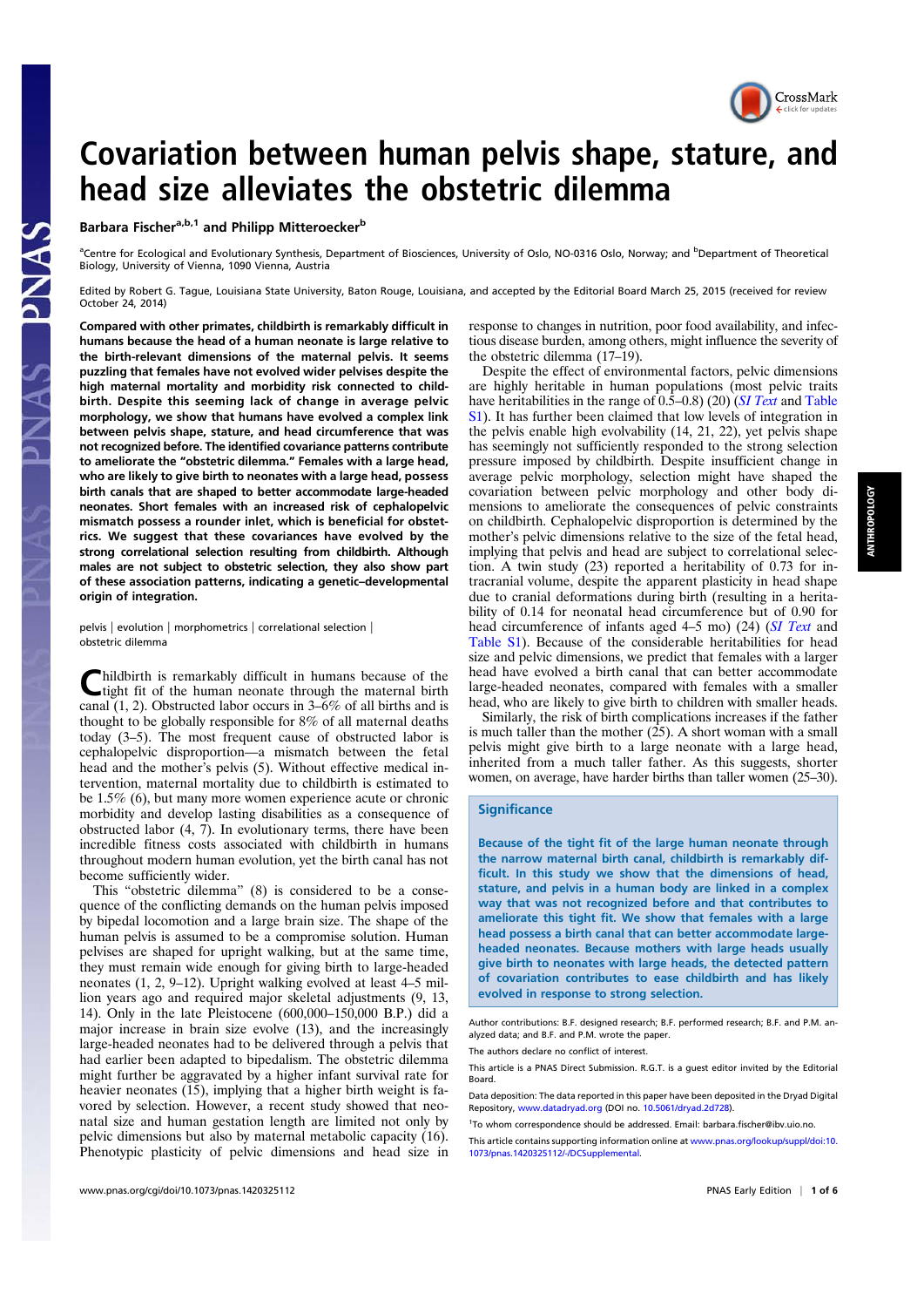

Fig. 1. Pelvic landmarks. The full set of 126 3D pelvic landmarks measured on each pelvis, shown as red spheres on the mean pelvis shape, are shown in (A) anterior, (B) superior, and (C) lateral view. The mean pelvis shape was computed as the average shape of all individuals in our dataset.

Given the high heritability of stature (24, 31, 32), we therefore also predict that the stronger obstetric selection pressure on shorter women has led to a pelvis with a birth canal that is more shaped toward obstetric demands in comparison with taller women.

We suggest that the optimal compromise between a large birth canal and a narrow pelvis is not uniform across a population but rather depends on both head size and stature. Hence, correlated variation between pelvic form, head size, and stature would reduce cases of obstructed labor and increase the human population's mean fitness. The joint selection regimes might have led to an adaptive integration (covariation) between pelvis shape, head circumference, and stature within human populations. To detect such integration patterns within the human body, we assess the covariation between human pelvis shape, head circumference, and stature in males and females by applying geometric morphometrics to fine-resolution 3D landmark data (Fig. 1 and Table S2) from 99 human skeletons.

### Results

AS PNAS

On average, females had a broader and flatter pelvis with a wider and shallower pelvic cavity than males (Fig. 2; see Table S3 for summary statistics of pelvic measurements in males and females).

As head circumference and stature were correlated  $(r = 0.45)$  in females and  $r = 0.49$  in males; see also ref. 33), the direct effects of head circumference and stature on pelvis shape, independent of each other, were computed by regressing pelvis shape on both variables (multivariate multiple regression of Procrustes shape coordinates on stature and head circumference). Summary statistics for head circumference and stature are given in Table 1. Pelvis shape was significantly associated with stature in both sexes and with head circumference in females (Table 2). Fig. 3 illustrates the regression results by 3D reconstructions of average pelvis shapes for short and tall persons, respectively. Taller individuals had, on average, a relatively higher and narrower pelvis



Fig. 2. Sexual dimorphism in the human pelvis. (A) The average female pelvis shape and (B) the average male pelvis shape in the sample, in frontal view. The differences between these two average shapes illustrate wellknown patterns of sexual dimorphism in the human pelvis. Females have a broader and flatter pelvis, a wider and shallower pelvic cavity, a wider subpubic angle, and smaller acetabula than males.

2 of 6 | www.pnas.org/cgi/doi/10.1073/pnas.1420325112 Fischer and Mitteroecker

Table 1. Summary statistics for stature and head circumference, separately for males and females

|                    | Females, mm |      | Males, mm |      |  |
|--------------------|-------------|------|-----------|------|--|
| Measure            | Mean        | SD   | Mean      | SD   |  |
| Stature            | 1.595.7     | 65.8 | 1.731.2   | 76.8 |  |
| Head circumference | 532.2       | 23.1 | 552.4     | 18.9 |  |

with a more oval pelvic inlet and a more forward projecting symphysis than shorter individuals. In males the sacrum and the pubic symphysis increased in relative length with increasing stature. This effect was only weakly present in females. Similarly, Fig. 4 illustrates the regression results for persons with large and small heads. Females with a large head had, on average, a relatively shorter sacrum that projects outwards from the birth canal. This association was not present in males. In both sexes, however, the pelvic inlet tended to be more circular in individuals with larger heads and more oval in individuals with smaller heads. The visual results from the 3D reconstructions (Figs. 3 and 4) were confirmed by regressions of selected pelvis measures (sacral length, sacral angle, anteroposterior diameter of the outlet, and inlet shape) on stature and head circumference (Table 3).

The magnitude of pelvic shape change (in units of Procrustes distance) connected to stature and head circumference was only slightly larger for females than for males (Table 2), but the pattern of shape change differed between the sexes. The pelvic shape change associated with stature differed significantly between males and females ( $P < 0.001$  for a test of the angle between the vectors of regression coefficients), as did the shape pattern associated with head circumference ( $P < 0.001$ ). The correlation of stature with the pelvic shape scores (as a measure of the strength of association) was similar in both sexes (Table 2 and Fig. 5), whereas the corresponding correlation for head circumference was larger for females than for males (Table 2 and Fig. 5).

## **Discussion**

The human pelvis must serve two conflicting purposes: childbirth and bipedal locomotion. Pelvic morphology is therefore exposed to different selection pressures in males and females, which led to the well-known sexual dimorphism in human pelvis shape (34– 36) that was also confirmed in our study (Fig. 2). The risk of cephalopelvic disproportion—and hence the strength of obstetric selection—is associated with the mother's stature (25–30) and the newborn's head size, which in turn is genetically correlated with the head size of the mother (23). The optimal compromise solution for pelvis shape may thus not be uniform within a population but may rather depend on stature and head size. Integration of pelvis shape with stature and head size would therefore reduce the frequency of obstructed labor and increase

Table 2. Results of the regression of pelvis shape on stature and head circumference, separately for females and males

|                  |              | Stature        |                      | Head circumference |                |                 |  |
|------------------|--------------|----------------|----------------------|--------------------|----------------|-----------------|--|
| Sex              | Cor.         | Procr.         | P value              | Cor.               | Procr.         | P value         |  |
| Females<br>Males | 0.50<br>0.53 | 0.038<br>0.031 | < 0.001<br>$<$ 0.001 | 0.67<br>0.53       | 0.030<br>0.028 | < 0.001<br>0.19 |  |

Shown are the following: correlation (Cor.) between the regression scores and the two variables (indicating the strength of the association), magnitude of shape effects in units of Procrustes distance (Procr.) associated with the two variables (measured as the norm of the vector of regression coefficients multiplied by 2 SDs of stature/head circumference), and the P value of the null hypothesis of no association between pelvis shape and stature/head circumference.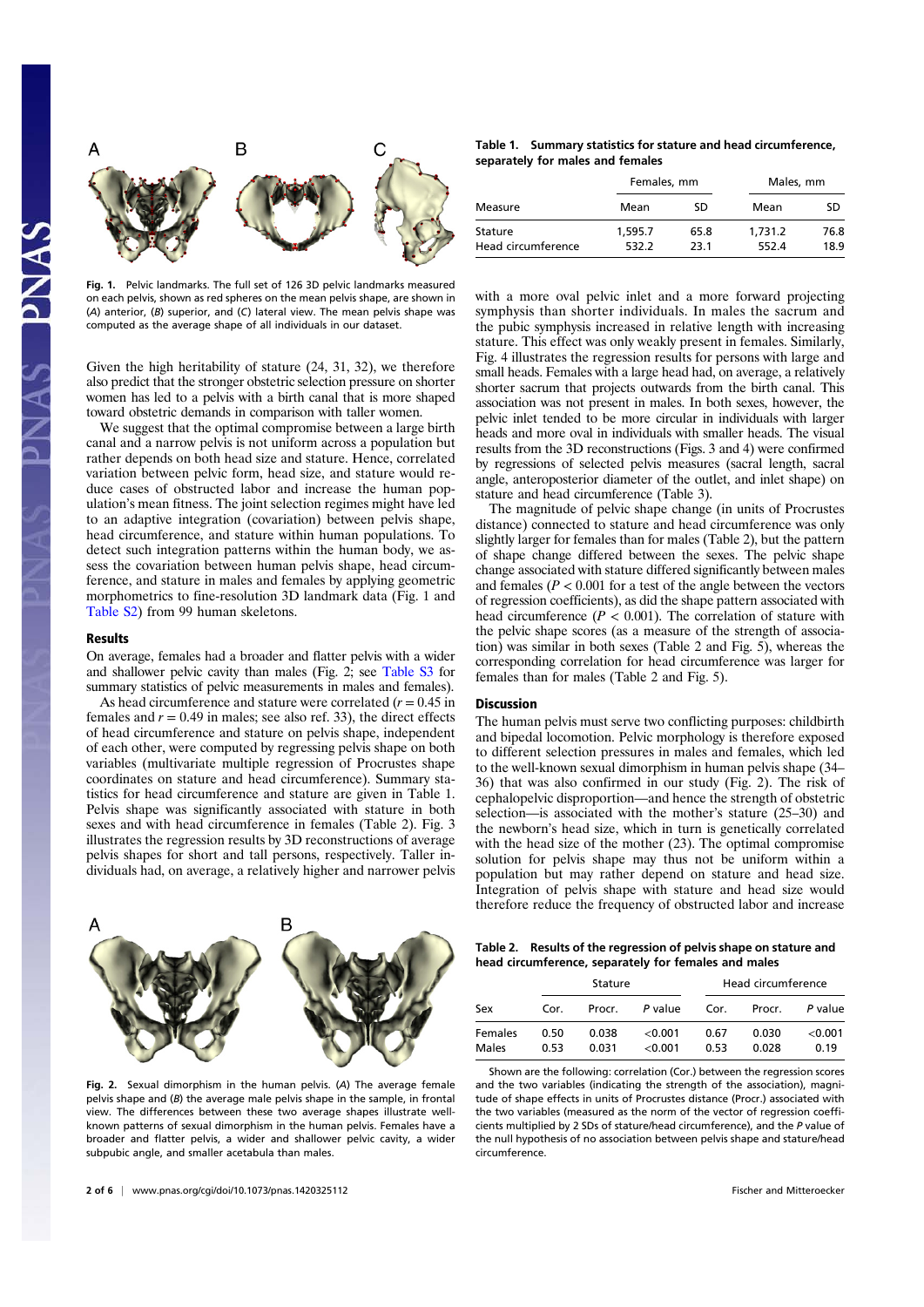

Fig. 3. Association between pelvis shape and stature, illustrated by average pelvis shapes for individuals with short and tall stature, separately for females and males. The shape differences shown here correspond to the partial linear regression coefficients for stature from the shape regressions. Hence, they represent the association of pelvis shape with stature, independent of head circumference. Each of these pelvis shapes is shown in anterior, superior, and lateral view (Top, Middle, and Bottom, respectively). The magnitude of the displayed shape differences corresponds to a deviation of ±40 cm in stature from the sample average, which is approximately a twofold extrapolation of the actually occurring variation. On average, taller persons have a taller and narrower pelvis with longer ilial blades and a shorter relative distance between the acetabula compared with shorter persons. Taller persons also have a more oval pelvic cavity with an outward-projecting pubic symphysis, whereas short persons have a rounder pelvic cavity. The relative height of the sacrum and the symphysis increases with stature in males. This effect is weakly present in females.

the population's mean fitness. Accordingly, we hypothesized that correlational selection has produced patterns of covariance between pelvis shape and other body dimensions. Earlier studies based on smaller sets of linear measurements could not clearly demonstrate such patterns (37–40).

males and females, persons with a smaller head have, on average, a more oval pelvic inlet (a larger ratio of anteroposterior diameter to transverse diameter), whereas persons with a larger head have a rounder pelvic inlet. Similarly, taller persons tend to have a more oval pelvic inlet and shorter persons a rounder pelvic inlet. This link between inlet shape and stature has been identified in several other studies (37, 41–43). The obstetric

Here we showed that the shape of the human pelvis is indeed associated with body height and head circumference. Both in



Fig. 4. Association between pelvis shape and head circumference, illustrated by average pelvis shapes for individuals with small and large head circumference, separately for females and males. These shape differences correspond to the partial linear regression coefficients for head circumference from the shape regressions. Hence, they represent the association of pelvis shape with head circumference, independent of stature. Each of these pelvis shapes is shown in anterior, superior, and lateral view (Top, Middle, and Bottom, respectively). The magnitude of the displayed shape differences corresponds to a deviation of ±10 cm in head circumference from the sample average, which is approximately a twofold extrapolation of the actually occurring variation. Both in males and females, a round pelvic cavity is associated with a large head, whereas an oval pelvic cavity is associated with a small head. On average, femalesbut not males—with a large head have a shortened sacrum projecting outward from the birth canal.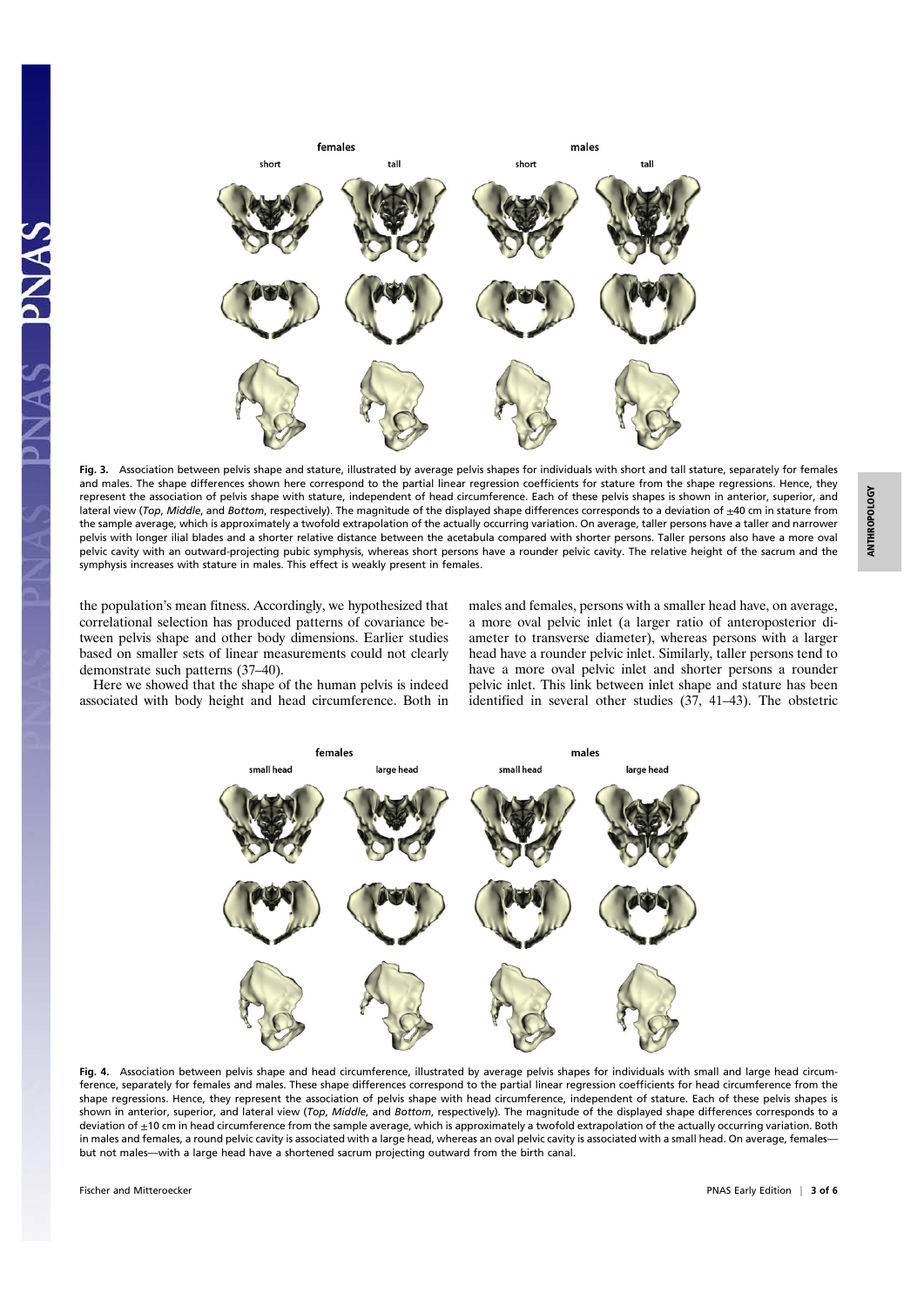| Table 3. Summary statistics for sacral length, inlet shape, sacral angle, and anteroposterior diameter of the outlet, together with |  |  |  |  |
|-------------------------------------------------------------------------------------------------------------------------------------|--|--|--|--|
| associations between these variables and head circumference and stature, separately for males and females                           |  |  |  |  |

|                                         | <b>Females</b> |      |            |               | Males |      |            |               |
|-----------------------------------------|----------------|------|------------|---------------|-------|------|------------|---------------|
| Measure                                 | Mean           | SD   | Slope head | Slope stature | Mean  | SD   | Slope head | Slope stature |
| Sacral length                           | 104.8          | 12.3 | $-0.0162$  | 0.1073        | 112.5 | 14.3 | $-0.0582$  | 0.0792        |
| Sacral angle                            | 78.8           | 8.3  | 0.1414     | $-0.0359$     | 79.4  | 8.8  | $-0.0025$  | $-0.0112$     |
| Inlet shape                             | 1.11           | 0.13 | 0.0010     | $-0.0004$     | 1.15  | 0.11 | 0.0016     | $-0.0004$     |
| Antero-posterior diameter of the outlet | 118.3          | 10.4 | 0.1781     | 0.0492        | 111.0 | 7.6  | $-0.0598$  | 0.0285        |

Sacral length is defined as in Table S3. Sacral angle is the angle at the promontorium between (i) the anteroposterior diameter of the inlet and (ii) the sacral length, both as in Table S3. Inlet shape is the ratio of anteroposterior diameter to transverse diameter of the inlet; both distances are defined as in Table S3. Anteroposterior diameter of the outlet is as in Table S3. Slope head and slope stature are the partial regression coefficients from the regressions of the measures on head circumference and stature. They describe the corresponding amount of change for one unit of change in head circumference or stature, respectively. Inlet shape is dimensionless, sacral angle is in degrees, and all other measurements are in millimeters. Sacral length increases with stature in both females and males but decreases with head size. The sacral angle increases substantially with head size in females but decreases slightly in males. The anteroposterior diameter of the outlet increases with head size in females but not in males, confirming that the sacrum projects outwards in large-headed females. The regression slopes for inlet shape confirm that the inlet becomes more oval with increasing stature and rounder with increasing head size in females and males.

literature reports that a pelvis with a round inlet—referred to as a "gynecoid" pelvis—is superior to other pelvis shapes in accommodating the head of the fetus during childbirth (44–46).

Although the association of stature and head size with overall inlet shape is similarly present in both males and females, we also found highly sex-specific patterns. In females, the sacrum tilts outwards with increasing head circumference, thus enlarging the birth canal in large-headed females. This does not occur in males. It has been reported that the sacral inclination has an important effect on lower pelvic capacity during childbirth (44, 45) and that women who required an emergency Cesarean section had a more narrow pelvic outlet (i.e., an inward-projecting sacrum) than a control group (47).

Around these average patterns that we detected, pertinent individual variation is present (Fig. 5 and Table 3). Also, the individual risk of obstructed labor is influenced by numerous other factors, many of which are environmental (18). However, as long as the average risk of cephalopelvic mismatch in a population is statistically associated with stature and head size and as long as enough independent genetic variation for these traits is present, the population is expected to evolve an adaptive covariance pattern (48). We therefore suggest that the apparently adaptive covariance patterns, which we identified, have originated from the correlational selection on pelvis and head dimensions during the birth process.

Correlational selection can lead to linkage disequilibrium the nonrandom association of genes underlying the coselected traits—and hence to the phenotypic integration of these traits (48–50). It has also been proposed that correlational selection can lead to integration at a developmental–genetic level by the evolution of genes with adaptive pleiotropic effects on the traits (51, 52) or by the joint inheritance of beneficial gene combinations due to genetic linkage (physical proximity at the chromosomes) (53). We cannot directly assess from our data at which level pelvis shape is integrated with stature and head size. However, the presence of the same integration pattern of overall inlet shape with head circumference and stature in both males and females—even though the obstetric demands only exist in females—indicates integration at the genetic level (linkage or pleiotropy). The origin of female-specific integration patterns remains unclear; its analysis would require fine-scale genetic association studies.

To conclude, we found pervasive integration of pelvis shape, including the shape of the inlet, with stature and head circumference. The female integration, which we detected, is evidently advantageous for childbirth; it matches the patterns reported in the gynecological literature. Despite individual variation around this average association pattern and considerable phenotypic plasticity of neonatal head size and maternal pelvis form, this integration may have helped to alleviate the obstetric dilemma. The fit of the human fetus through the maternal birth canal is so tight that evolutionary change of pelvis shape, of the extent of the associations detected here, is relevant for obstetrics and is likely to have reduced rates of maternal mortality in humans.

### Materials and Methods

The data used in this analysis stem from a large dataset compiled by Herbert Reynolds et al. (54) in 1982 in a study for the Federal Aviation Administration (Washington, DC). Their original aim was to develop a geometric model of human pelvic morphology to improve crash test devices and ultimately vehicle safety. We are grateful to Reynolds et al. for sharing these data. The measured skeletons are part of the Hamann–Todd collection at the Cleveland Museum of Natural History. Before skeletonization of the human bodies, which were acquired between 1919 and 1939 to the collection, a complete series of anthropometric measurements were taken. Of these measurements, we used head circumference and stature. From nearly 3,000



Fig. 5. Shape regression scores. Shown is a scatterplot of stature versus the regression scores from the regression of pelvic shape on stature (with head circumference as covariate). As these scores are projections of the individual pelvis shapes on the corresponding vector of regression coefficients (linear combination of the shape variables weighted by their covariance with stature), they are the shape scores with maximum covariance with stature. The scatterplots are computed separately for  $(A)$  females and  $(B)$  males. Similar scatterplots of head circumference versus the corresponding regressions scores are shown in  $C$  and  $D$  for females and males. Open circles represent female pelvises, and filled circles represent male pelvises.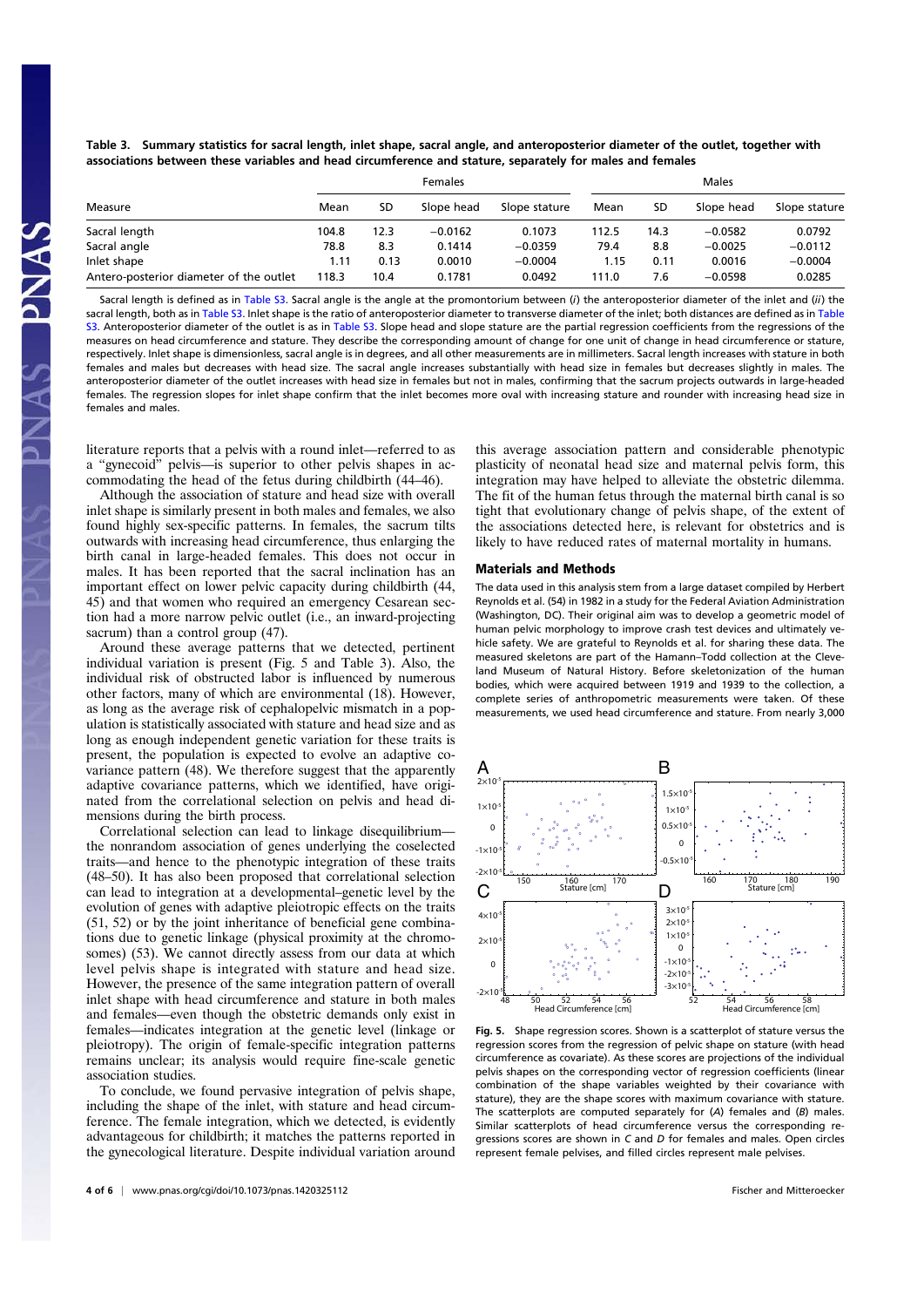available skeletal specimens at the Hamann–Todd collection, the study sample of Reynolds et al. was selected to match the body weight and size distribution of the US population. Only adult specimens, 18–55 y old at time of death, were used. The pelvises were reassembled, and 3D landmark coordinates were recorded on each of the articulated pelvises using a Hewlett Packard digitizer (54).

We performed a geometric morphometric shape analysis of the 99 human pelvises of US American Whites (46 males and 53 females). We selected 71 of the landmarks measured by Reynolds et al., based on the quality of their definition and on the availability in the sample. In several individuals, some landmarks were still missing (3.7% of all landmarks in all individuals). These missing landmarks were reconstructed by thin-plate spline interpolation using the sample mean shape as a reference (55, 56).

Because most landmarks were measured on the left hemipelvis only, we mirrored all unpaired landmarks across the midplane and thereby restored the data for the right hemipelvis. The midplane was estimated as a leastsquares fitted plane to the unpaired midlandmarks (55). This resulted in configurations of 126 3D landmarks per pelvis (Fig. 1). We computed a Generalized Procrustes Analysis of these configurations to remove variation in overall size, position, and orientation (55, 57).

Based on the resulting Procrustes shape coordinates, we computed the average female and male pelvis shapes. To determine to which extent the two variables of head circumference and stature account for differences in pelvis shape, we regressed the Procrustes shape coordinates on the two variables (multivariate multiple regression), separately for males and females. These "shape regressions" yield vectors of regression coefficients that describe how all of the pelvic shape dimensions change together in response to one unit change of stature or head circumference. The resulting pattern of shape change was visualized by adding a multiple of the vector of regression coefficients to the mean shapes for each sex. In this way we produced extrapolations for pelvis shapes of females and males with large and small body height or head circumference. To test for the statistical significance of the shape regressions, we performed permutation tests for the regressions with explained variance as a test statistic and with 5,000 random permutations (Table 2). As a goodness-of-fit estimate for the shape regressions, we computed correlations and scatterplots between head circumference and the corresponding regression scores (projections of the individual pelvis

- 1. Wittman AB, Wall LL (2007) The evolutionary origins of obstructed labor: Bipedalism, encephalization, and the human obstetric dilemma. Obstet Gynecol Surv 62(11): 739–748.
- 2. Schultz AH (1969) The Life of Primates (Universe Books, New York).
- 3. Say L, et al. (2014) Global causes of maternal death: A WHO systematic analysis. Lancet Glob Health 2(6):e323–e333.
- 4. Murray CJL, Lopez AD, eds (1996) The Global Burden of Disease. A Comprehensive Assessment of Mortality and Disability From Diseases, Injuries and Risk Factors in 1990 and Projected to 2020 (World Health Organization, Geneva, Switzerland).
- 5. Dolea C, AbouZhar C (2003) Global Burden of Obstructed Labour in the Year 2000 (World Health Organisation, Geneva, Switzerland).
- 6. Van Lerberghe W, De Brouwere V (2001) Reducing maternal mortality in a context of poverty. Safe Motherhood Strategies: A Review of the Evidence, Studies in Health Services Organisation & Policy, eds De Brouwere V, Van Lerberghe W (ITG Press, Antwerp, Belgium), pp 1–5.
- 7. Neilson JP, Lavender T, Quenby S, Wray S (2003) Obstructed labour. Br Med Bull 67(1): 191–204.
- 8. Washburn SL (1960) Tools and human evolution. Sci Am 203:63–75.
- 9. Lovejoy CO (2005) The natural history of human gait and posture. Part 1. Spine and pelvis. Gait Posture 21(1):95–112.
- 10. Rosenberg K, Trevathan W (1995) Bipedalism and human birth: The obstetrical dilemma revisited. Evol Anthropol Issues News Rev 4(5):161–168.
- 11. Krogman WM (1951) The scars of human evolution. Sci Am 185(6):54–57.
- 12. Kurki HK (2013) Bony pelvic canal size and shape in relation to body proportionality in humans. Am J Phys Anthropol 151(1):88–101.
- 13. Ruff CB, Trinkaus E, Holliday TW (1997) Body mass and encephalization in Pleistocene Homo. Nature 387(6629):173–176.
- 14. Grabowski MW, Polk JD, Roseman CC (2011) Divergent patterns of integration and reduced constraint in the human hip and the origins of bipedalism. Evolution 65(5): 1336–1356.
- 15. Alberman E (1991) Are our babies becoming bigger? J R Soc Med 84(5):257–260. 16. Dunsworth HM, Warrener AG, Deacon T, Ellison PT, Pontzer H (2012) Metabolic hy-
- pothesis for human altriciality. Proc Natl Acad Sci USA 109(38):15212–15216. 17. Thoms H (1947) The role of nutrition in pelvic variation. Am J Obstet Gynecol 54(1):
- 62–73. 18. Wells JCK, DeSilva JM, Stock JT (2012) The obstetric dilemma: An ancient game of Russian roulette, or a variable dilemma sensitive to ecology? Am J Phys Anthropol 149 (Suppl 55):40–71.
- 19. Kelley JO, Angel JL (1987) Life stresses of slavery. Am J Phys Anthropol 74(2):199–211. 20. Sharma K (2002) Genetic basis of human female pelvic morphology: A twin study. Am J Phys Anthropol 117(4):327–333.

shapes on the vector of regression coefficients) and did the same for stature (Table 2 and Fig. 5). To evaluate the magnitude of shape change (summed over all landmarks) that is associated with stature and head circumference, we computed the norm of the corresponding regression coefficient vectors, multiplied by 2 SDs (pooled within both sexes), of stature or head circumference, respectively (Table 2). This corresponds to the amount of shape change (in units of Procrustes distance) associated with 2 SDs of stature and head circumference. These analyses were computed for females and males separately (Table 2). To test whether the pattern of associated shape change differs between males and females, we performed permutation tests with the angle between the female and male regression vectors as the test statistic and with 5,000 random permutations.

To visualize group differences and regression results, we used a 3D surface model of an articulated pelvis (www.turbosquid.com, product ID 710664, Oormi Creations), on which we also measured the 126 3D landmarks using the software Amira (version 5.4.5, FEI Visualization Sciences Group). We deformed this surface model to the target landmark configurations using the thin-plate spline interpolation algorithm (55, 56, 58, 59).

The surface models in Figs. 3 and 4 are visualizations of the regression coefficients and therefore represent the effect sizes of the association of pelvis shape with stature and head circumference for the two sexes. The magnitude of the associated shape change is expressed by the Procrustes distance reported in Table 2. The strength of the association is reflected by the correlation of stature and head circumference with the corresponding regression scores, tested against the null hypothesis of no association by the permutation tests (Table 2 and Fig. 5).

All morphometric and statistical analyses were performed with Mathematica 8 (Wolfram Research, Inc.).

ACKNOWLEDGMENTS. We thank Herbert Reynolds and coauthors for sharing the data. We also thank Kjetil Voje, Thomas Hansen, Mark Grabowski, Anna Mazzarella, Emiliano Trucchi, Regina Fuchs, Philipp Gunz, Fred Bookstein, and Horst Seidler for discussion and for reading and commenting on the manuscript. We would also like to thank editor Robert Tague and two anonymous reviewers for their comments, which helped us to improve the manuscript. B.F. was supported by the Norwegian Research Council.

- 21. Grabowski MW (2012) Hominin obstetrics and the evolution of constraints. Evol Biol  $40(1)$  $-57-75$
- 22. Lewton KL (2011) Evolvability of the primate pelvic girdle. Evol Biol 39(1):126-139. 23. Gilmore JH, et al. (2010) Genetic and environmental contributions to neonatal brain
- structure: A twin study. Hum Brain Mapp 31(8):1174–1182. 24. Smit DJA, et al. (2010) Heritability of head size in Dutch and Australian twin families
- at ages 0-50 years. Twin Res Hum Genet 13(4):370–380. 25. Stulp G, Verhulst S, Pollet TV, Nettle D, Buunk AP (2011) Parental height differences
- predict the need for an emergency caesarean section. PLoS ONE 6(6):e20497.
- 26. Baird D (1952) The cause and prevention of difficult labour. Am J Obstet Gyneco. 63(6):1200–1212.
- 27. Bresler JB (1962) Maternal height and the prevalence of stillbirths. Am J Phys Anthropol 20(4):515–517.
- 28. Molloy WB (1969) Labor in short women. Obstet Gynecol 34(3):330–334.
- 29. Camilleri AP (1981) The obstetric significance of short stature. Eur J Obstet Gynecol Reprod Biol 12(6):347–356.
- 30. Dougherty CRS, Jones AD (1988) Obstetric management and outcome related to maternal characteristics. Am J Obstet Gynecol 158(3 Pt 1):470–474.
- 31. Galton F (1886) Regression towards mediocrity in hereditary stature. J Anthropol Inst GB Ireland 15:246–263.
- 32. Lango Allen H, et al. (2010) Hundreds of variants clustered in genomic loci and biological pathways affect human height. Nature 467(7317):832–838.
- 33. Geraedts EJ, et al. (2011) Association between head circumference and body size. Horm Res Paediatr 75(3):213–219.
- 34. Wood BA, Chamberlain AT (1986) The primate pelvis: Allometry or sexual dimorphism? J Hum Evol 15(4):257–263.
- 35. Arsuaga JL, Carretero JM (1994) Multivariate analysis of the sexual dimorphism of the hip bone in a modern human population and in early hominids. Am J Phys Anthropol 93(2):241–257.
- 36. LaVelle M (1995) Natural selection and developmental sexual variation in the human pelvis. Am J Phys Anthropol 98(1):59–72.
- 37. Tague RG (2000) Do big females have big pelves? Am J Phys Anthropol 112(3): 377–393.
- 38. Tague RG (1992) Sexual dimorphism in the human bony pelvis, with a consideration of the Neandertal pelvis from Kebara Cave, Israel. Am J Phys Anthropol 88(1):1–21.
- 39. Kurki HK (2011) Pelvic dimorphism in relation to body size and body size dimorphism in humans. J Hum Evol 61(6):631–643.
- 40. Kurki HK (2013) Skeletal variability in the pelvis and limb skeleton of humans: Does stabilizing selection limit female pelvic variation? Am J Hum Biol 25(6):795–802.